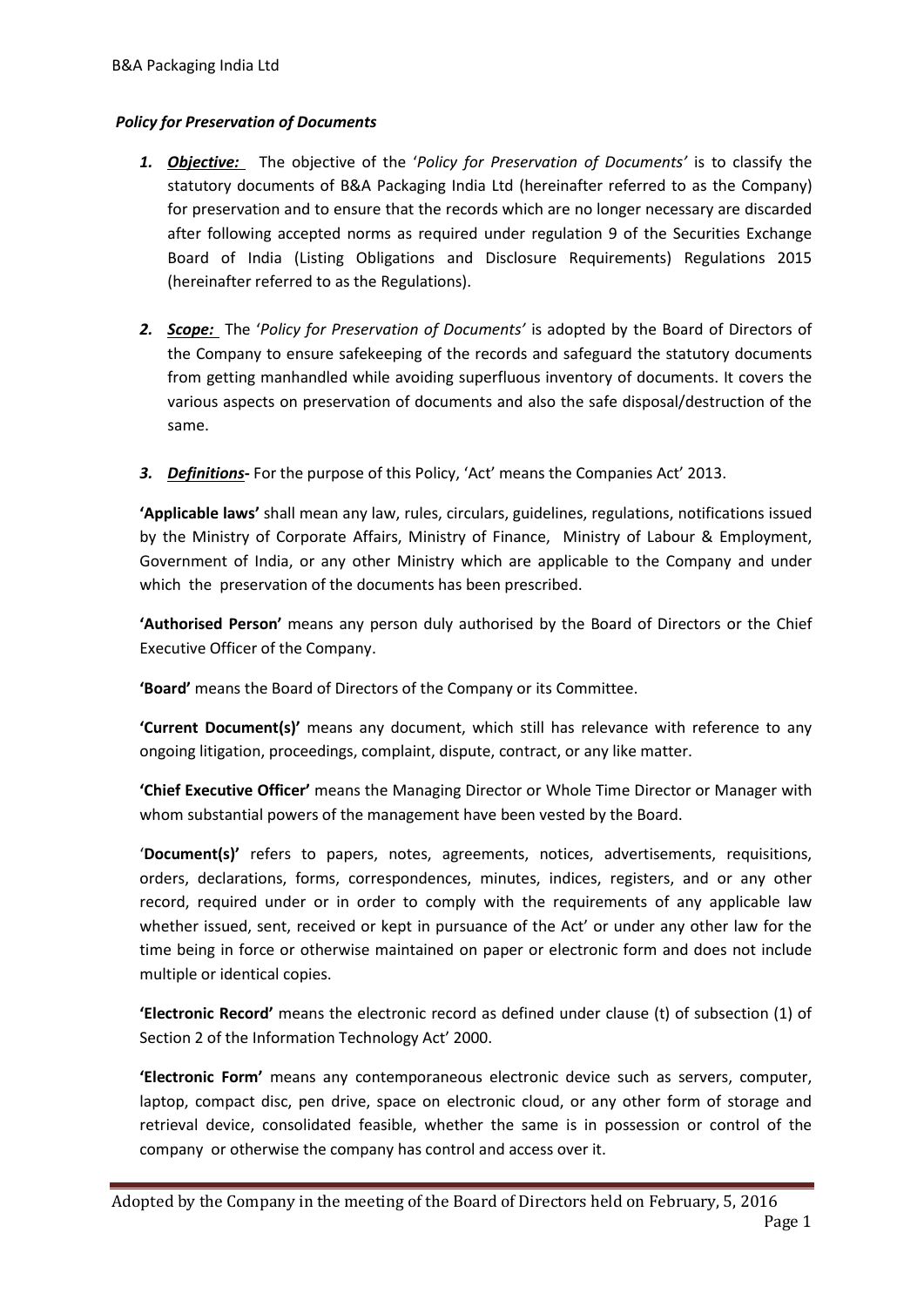'**Maintenance'** means keeping documents, either physically or in electronic form.

**'Preservation'** means to keep in good order and to prevent from being altered, damaged or destroyed.

- *4. Administration of Policy:* The Compliance Officer of the Company shall be in charge of administration of this policy and the implementation process and procedures to ensure that documents preservation schedule are followed.
- *5. Classification and Preservation of Documents*: The preservation of documents shall be done in the following manner and as per and as per preservation schedule given in **Annexure A:**
- a) Where there is a period for which a document is required to be preserved as per applicable law for the period required by the said law.
- b) Where there is no such requirement prescribed by the applicable law, then for such period as the document pertains to be matter which is 'Current'.
- c) In case of any other documents, for such period, as a competent officer of the company who is required to deal with the document takes a considered view about its relevance. Provided that such documents may be preserved for a minimum period of one financial year from the day of its origination.

# *6. Modes of Preservation:*

6.a. The documents may be preserved either in physical form or in electronic form.

6.b. The officer of the company required to preserve the documents shall be authorised person who is generally expected to observe the compliance of requirements of the applicable laws.

6.c. The preservation of documents should be such as to ensure that there is no tampering, alteration, destruction, or anything which endangers the content, authenticity, utility or accessibility of the documents.

6. d. The preserved documents must be accessible at all reasonable times. Access may be controlled by authorised person with preservation so as to ensure integrity of documents and prohibit unauthorised access.

6. e Such documents which the Chief Executive Officer deem necessary to be preserved in electronic mode may be preserved as such concurrently with its physical form and back up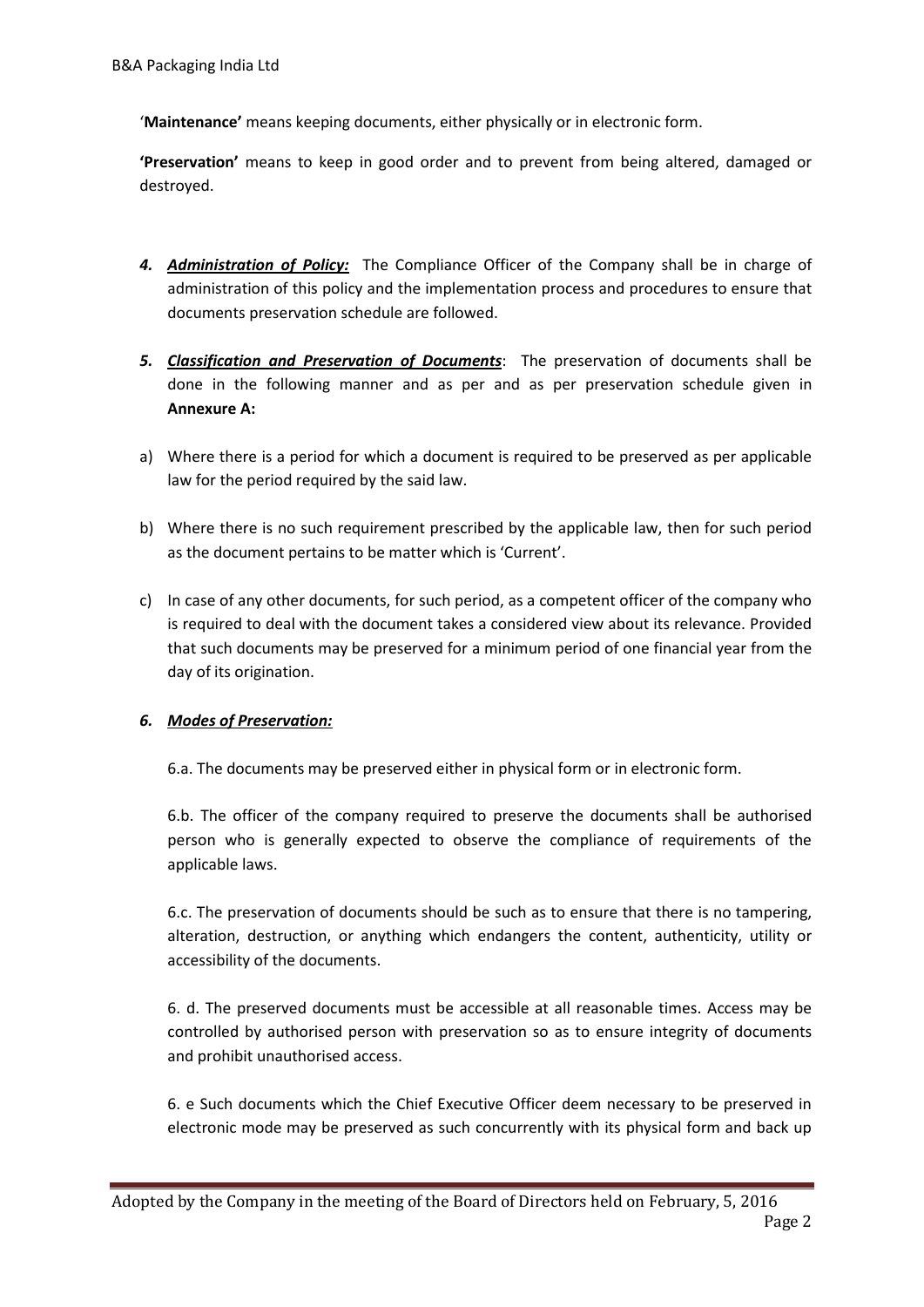of the such documents may be kept at such multiple places as the Chief Executive Officer may deem expedient.

*7. Custody of the Documents:* Subject to the applicable law, the custody of the documents shall be with the Authorised Person. Where the authorised person tenders resignation or is transferred from one location of company to another, such person shall hand over all the relevant documents, lock and key, access, control or password, or disc, or storage or media devices or such other documents and devices in his possession under the policy. The Chief Executive Officer in consultation with the Compliance Officer may authorise such other person as it may deem fit as the Authorised person.

# *8. Destruction of Documents:*

- 8.1 Destruction of documents will be a normal administrative practice and it will apply to both documents maintained in physical and electronic mode.
- 8.2 The temporary documents excluding the current document(s) shall be destroyed after the relevant or prescribed period, by the Authorised Person, in whose custody the documents are stored, after the prior approval of the Chief Executive Officer or any other authority as required under the applicable laws pursuant to which the documents have been preserved. The categories of documents that may be destroyed as normal administrative practice are listed in **Annexure- B**.
- 8.3 A register of the documents disposed/destroyed shall be also be maintained in accordance with **Annexure- C.** It shall state the brief particulars of the documents destroyed, date of disposal/destruction and the mode of destruction.
- 8.4 The entries in the register shall be authenticated by the Authorised Person.

# *9. Conversion of the form in which documents are preserved:*

- 9.1 The physical documents preserved may be converted whenever required or felt necessary into electronic form to ensure ease in maintenance of records and efficient utilization phase.
- 9.2 This will be done after obtaining prior approval of the Chief Executive Officer of the Company.
- *10. Authenticity:* Where a document is being maintained both in physical and electronic mode the authenticity with reference to the physical form should be considered for every purpose.
- *11. Communication:* Copy of this policy duly approved by the Board of Directors shall be forwarded to Human Resource Department (HRD) of the company and HRD is required to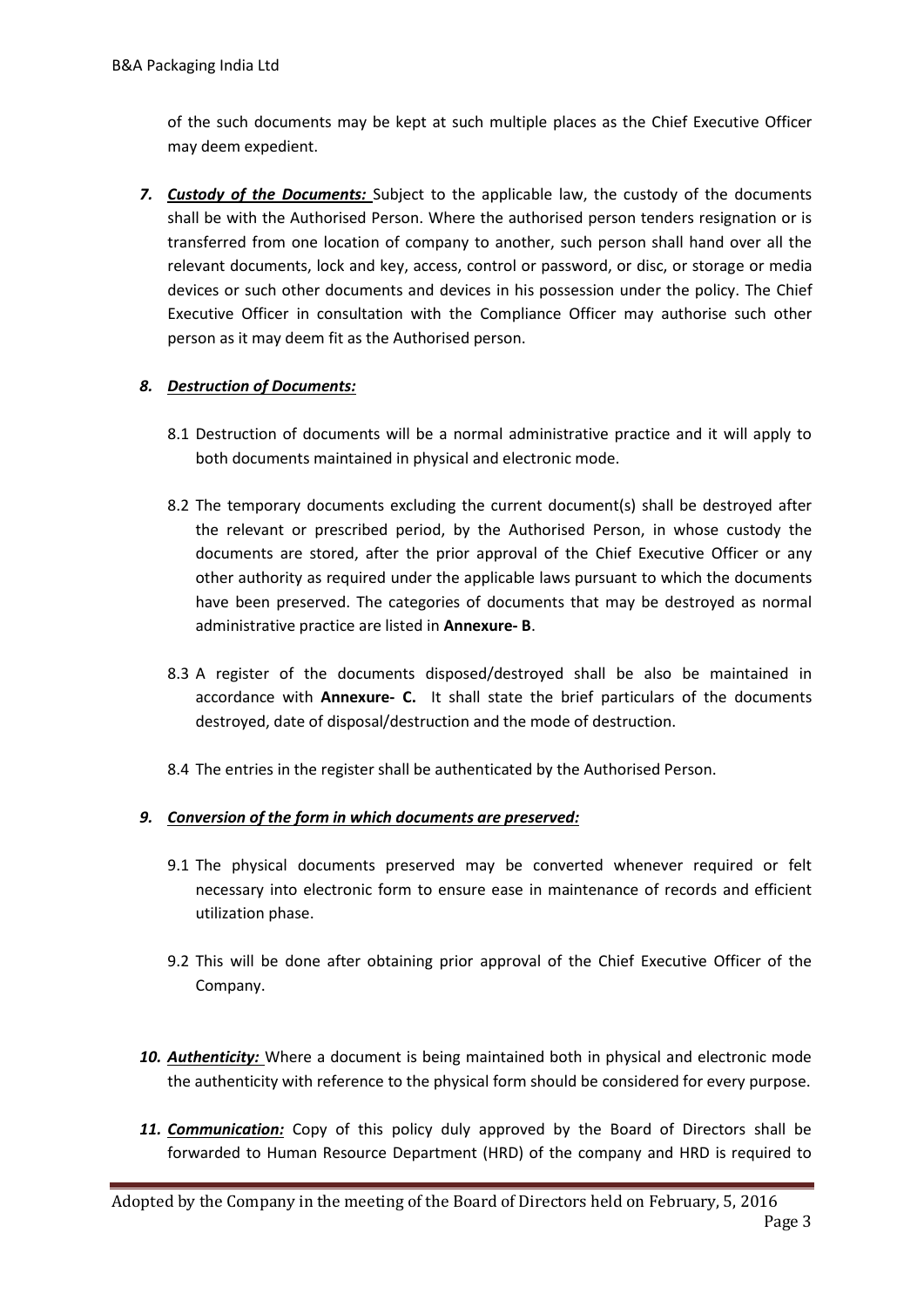notify and communicate the existence and contents of this policy to all functional heads/ employees of the company. Every new employee shall be informed about the policy by the HRD at the time of induction.

- *12. Interpretation:* In any circumstances where the terms of this policy differ from any existing or newly enacted law, rules, regulations or standards governing the company, the said law, rules, regulations or standards will take precedence over these policies and procedures until such time as this policy is changed to conform to the law, rules, regulations or standards.
- 13. **Approval and Review:** The Board of Directors of B&A Packaging India Ltd has approved and adopted this *"Policy for Preservation of Documents " and* it shall be subject to review by the Board as may be deemed necessary and in accordance with any regulatory amendments.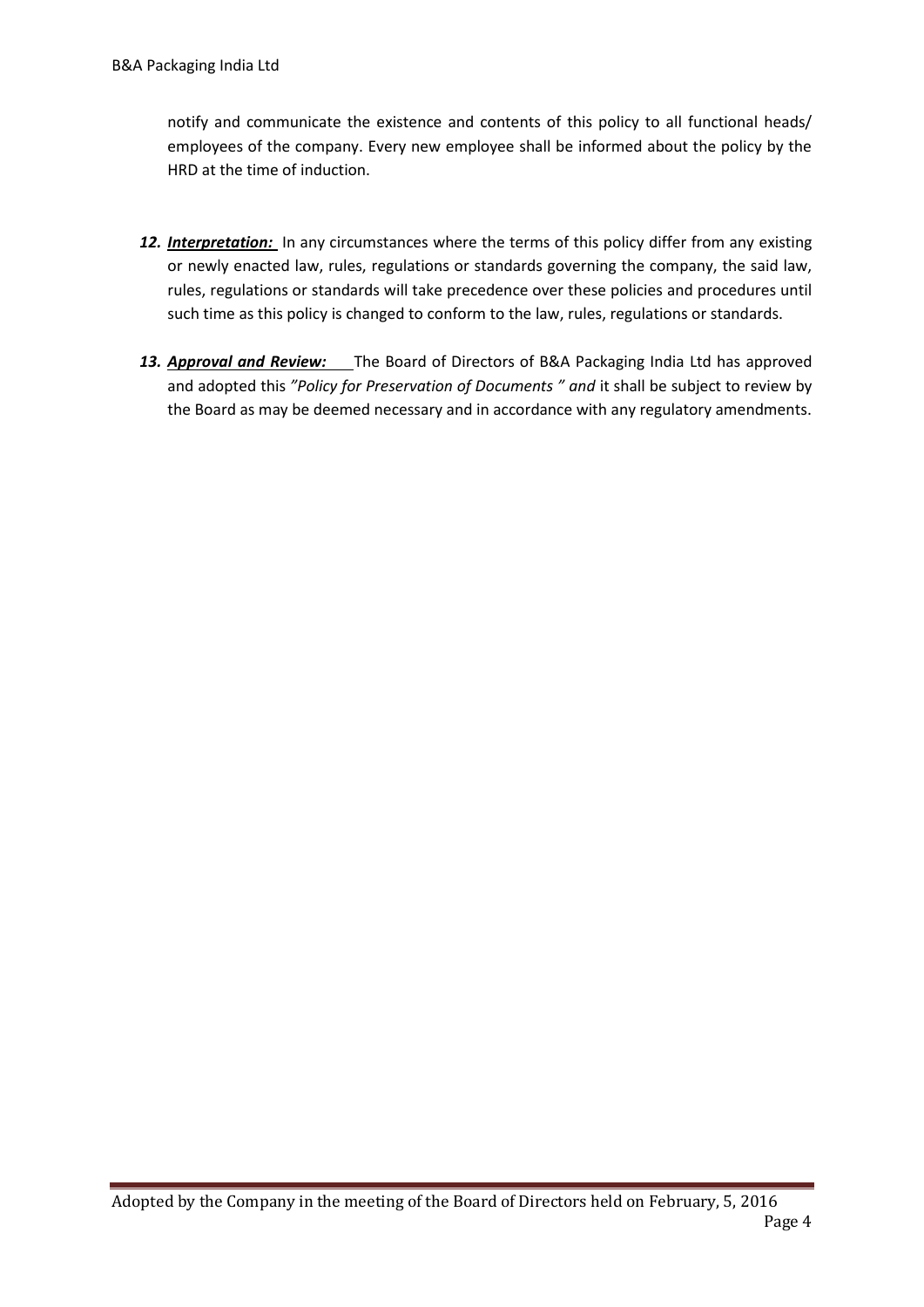### **Annexure - A**

## **DOCUMENTS PRESERVATION SCHEDULE**

The Records of the Company may be classified as follows:-

- Corporate Records
- Accounts and Finance Records
- **•** Banking Records
- Tax Records
- Legal Files and Records
- Property Records
- Projects Records
- Correspondence and Internal memo
- Insurance Records
- **•** Factory Records
- Personal Records

|                | <b>Corporate Records</b>                                      |                                  |
|----------------|---------------------------------------------------------------|----------------------------------|
| Sr.            | <b>Record Type</b>                                            | <b>Preservation Period</b>       |
| No.            |                                                               |                                  |
| $\mathbf{1}$   | The Memorandum and Articles of Association of the             | Permanent                        |
|                | <b>Company Permanent</b>                                      |                                  |
| 2              | Affidavit/Consent from the Subscribers to the Memorandum      | Permanent                        |
|                | and from persons named as the First Directors                 |                                  |
| 3              | All Statutory Registers                                       | Permanent                        |
| $\overline{4}$ | Books and Documents relating to the issue of share            | Permanent                        |
|                | certificates, including the blank forms of share certificates |                                  |
| 5              | Minutes book of Board, Committee's and General Meeting        | Permanent                        |
| 6              | Licenses & Permissions                                        | Permanent                        |
| $\overline{7}$ | Common Seal                                                   | Permanent                        |
| 8              | Statutory Forms excluding routine forms                       | Permanent                        |
| 9              | Annual return                                                 | 8 years from the filing with MCA |
| 10             | Attendance Registers-Board, Committee and General             | Permanent                        |
|                | <b>Meetings</b>                                               |                                  |
| 11             | Office Copy of Notices of General Meetings, Scrutinizer's     | 8 financial years or as long as  |
|                | <b>Report and Related Papers</b>                              | they remain current              |
| 12             | Office Copy of Notice, Agenda, Notes on Agenda,               | 8 financial years or as long as  |
|                | Scrutinizer's Report and Related Papers of Board/Committee    | they remain current              |
|                | Meetings                                                      |                                  |
| 13             | All notices pertaining to disclosure of interest of directors | 8 years                          |
| 14             | All Share of Scrip certificates surrendered to a company      | 3 years from date surrender      |
|                |                                                               |                                  |
|                | <b>Accounts &amp; Finance Records</b>                         |                                  |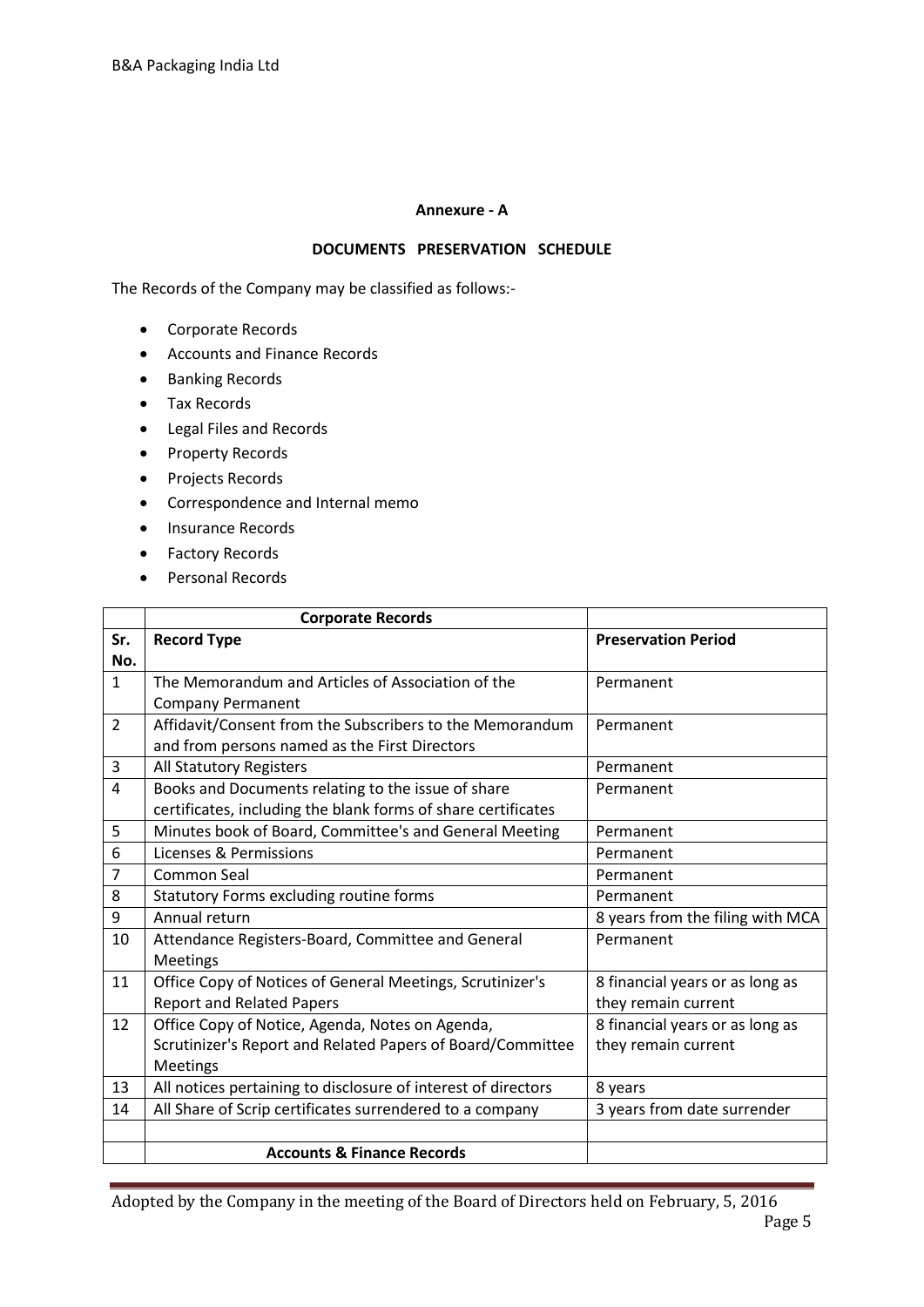| Sr.            | <b>Record Type</b>                                                                                                                                                                                                                                                           | <b>Preservation Period</b>                                                                          |
|----------------|------------------------------------------------------------------------------------------------------------------------------------------------------------------------------------------------------------------------------------------------------------------------------|-----------------------------------------------------------------------------------------------------|
| No.            |                                                                                                                                                                                                                                                                              |                                                                                                     |
| $\mathbf{1}$   | Annual, Half yearly and Quarterly Audited/Unaudited<br><b>Financial Statements</b>                                                                                                                                                                                           | Permanent                                                                                           |
| $\overline{2}$ | Books of Accounts, Ledgers & Vouchers                                                                                                                                                                                                                                        | 8 years                                                                                             |
| 3              | <b>Bank Statements</b>                                                                                                                                                                                                                                                       | 8 Years                                                                                             |
| 4              | <b>Investment Records</b>                                                                                                                                                                                                                                                    | 8 Years                                                                                             |
| 5              | Annual Plans & Budgets                                                                                                                                                                                                                                                       | 5 Years                                                                                             |
| 6              | <b>General Correspondence</b>                                                                                                                                                                                                                                                | 2 years                                                                                             |
|                | <b>Banking Records</b>                                                                                                                                                                                                                                                       |                                                                                                     |
| Sr.            | <b>Record Type</b>                                                                                                                                                                                                                                                           | <b>Preservation Period</b>                                                                          |
| No.            |                                                                                                                                                                                                                                                                              |                                                                                                     |
| 1.             | Executed copy of Loan, Hypothecation, mortgage or any<br>other agreement entered into by the company in connection<br>with any accommodation received from any Bank or<br>Financial<br>Institution<br>alongwith<br>allied<br>documentation,<br>enclosures and confirmations. | Permanent                                                                                           |
| 2.             | Correspondence with Banks with regards to instructions for<br>operating any current, cash credit or over draft account.                                                                                                                                                      | 8 years.                                                                                            |
| 3.             | Counter foils of used cheque books; pay in slips, instructions<br>for account transfers including wire or electronic transfers<br>and letter of credit.                                                                                                                      | 8 years from the end of the<br>financial year to which the<br>instruments or documents<br>relate.   |
|                | <b>Tax Records</b>                                                                                                                                                                                                                                                           |                                                                                                     |
| Sr.            | <b>Record Type</b>                                                                                                                                                                                                                                                           | <b>Preservation Period</b>                                                                          |
| No.            |                                                                                                                                                                                                                                                                              |                                                                                                     |
| $\mathbf{1}$   | Excise Returns, Income Tax Returns, Sales Tax Returns,                                                                                                                                                                                                                       | Permanent.                                                                                          |
|                | Service Tax Return or any Return filed under any other tax                                                                                                                                                                                                                   |                                                                                                     |
|                | applicable to the Company                                                                                                                                                                                                                                                    |                                                                                                     |
| $\overline{2}$ | Tax Exemptions and Related documents                                                                                                                                                                                                                                         | 8 years.                                                                                            |
| 3              | Documents, Challans and other details/correspondence<br>related to Excise, Income Tax, Sales Tax, Service Tax or any<br>other tax applicable to the Company                                                                                                                  | 8<br>from the<br>end<br>years<br>of<br>Financial<br>Year<br>after<br>or<br>completion of assessment |
|                |                                                                                                                                                                                                                                                                              | applicable<br>under<br>law,                                                                         |
|                |                                                                                                                                                                                                                                                                              | whichever is later.                                                                                 |
|                | <b>Legal Files and Records</b>                                                                                                                                                                                                                                               |                                                                                                     |
| Sr.<br>No.     | <b>Record Type</b>                                                                                                                                                                                                                                                           | <b>Preservation Period</b>                                                                          |
| $\mathbf{1}$   | <b>Court Orders</b>                                                                                                                                                                                                                                                          | Permanent                                                                                           |
| 2              | Contracts, Agreements and Related correspondence                                                                                                                                                                                                                             | Permanent                                                                                           |
|                | (including any proposal that resulted in contract and other                                                                                                                                                                                                                  |                                                                                                     |
|                | supportive documentation)                                                                                                                                                                                                                                                    |                                                                                                     |
| 3              | Legal Memoranda and Opinions including subject matter<br>files                                                                                                                                                                                                               | 3 years after close of the<br>matter                                                                |
| 4              | <b>Litigation Files</b>                                                                                                                                                                                                                                                      | Permanent                                                                                           |
|                | <b>Property Records</b>                                                                                                                                                                                                                                                      |                                                                                                     |
| Sr.<br>No.     | <b>Record Type</b>                                                                                                                                                                                                                                                           | <b>Preservation Period</b>                                                                          |
| $\mathbf{1}$   | Original Purchase and Sale Agreements/Deeds                                                                                                                                                                                                                                  | Permanent                                                                                           |
|                | Property Card, Ownership Records issued by any                                                                                                                                                                                                                               | Permanent                                                                                           |
| $\overline{2}$ |                                                                                                                                                                                                                                                                              |                                                                                                     |

Adopted by the Company in the meeting of the Board of Directors held on February, 5, 2016 Page 6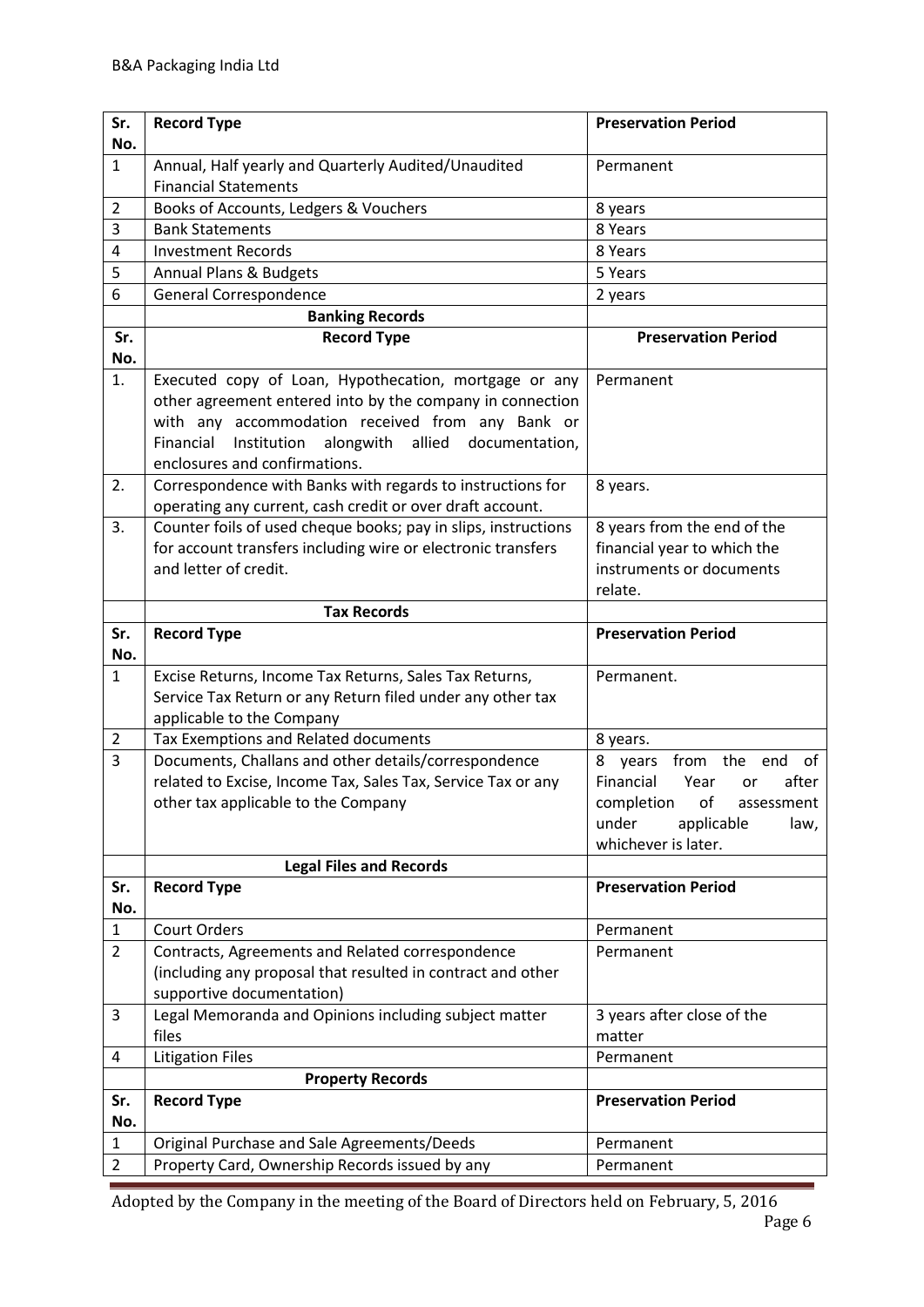|                | <b>Government Authority</b>                                                       |                                                                 |
|----------------|-----------------------------------------------------------------------------------|-----------------------------------------------------------------|
|                | <b>Projects Records</b>                                                           |                                                                 |
| Sr.            | <b>Record Type</b>                                                                | <b>Preservation Period</b>                                      |
| No.            |                                                                                   |                                                                 |
| 1              | Project sanctions and approval                                                    | Permanent                                                       |
| $\overline{2}$ | Other Documents and Related correspondence                                        | 8 years from the date of                                        |
|                |                                                                                   | completion of the project                                       |
|                | <b>Correspondence and Internal Memo</b>                                           |                                                                 |
| Sr.            | <b>Record Type</b>                                                                | <b>Preservation Period</b>                                      |
| No.            |                                                                                   |                                                                 |
| $\mathbf{1}$   | Those pertaining to non-routine matters or having significant                     | 8 Years                                                         |
| $\overline{2}$ | lasting consequences                                                              |                                                                 |
|                | Correspondence and Memo pertaining to routine matters                             | 2 years                                                         |
|                | and having no significant impact lasting consequences<br><b>Insurance Records</b> |                                                                 |
| Sr.            | <b>Record Type</b>                                                                | <b>Preservation Period</b>                                      |
| No.            |                                                                                   |                                                                 |
| 1              | Master Policies and related documents                                             | Permanent                                                       |
| $\overline{2}$ | Policies for movable/immovable assets, vehicles etc.                              | 2 years from the date of expiry.                                |
|                |                                                                                   | However, in case of any claims                                  |
|                |                                                                                   | pending in respect of such                                      |
|                |                                                                                   | policies, the same shall be                                     |
|                |                                                                                   | preserved till the settlement of                                |
|                |                                                                                   | such claims.                                                    |
| 3              | <b>Inspection/Survey Reports</b>                                                  | 2 years                                                         |
| $\overline{4}$ | <b>Claim Records</b>                                                              | 12 months after settlement of                                   |
|                |                                                                                   | the claims                                                      |
|                | <b>Factory Records</b>                                                            |                                                                 |
| Sr.            | <b>Record Type</b>                                                                | <b>Preservation Period</b>                                      |
| No.            |                                                                                   |                                                                 |
| 1.             | Licences and returns under Factories Act' 1948                                    | Permanent                                                       |
| 2.             | Registers and records maintained in the factory.                                  | Upto such period as prescribed                                  |
|                |                                                                                   | under the Act or rules framed                                   |
|                |                                                                                   | thereunder.                                                     |
|                | <b>Personnel Records</b>                                                          |                                                                 |
| Sr.            | <b>Record Type</b>                                                                | <b>Preservation Period</b>                                      |
| No.            |                                                                                   |                                                                 |
| 1.             | <b>Payroll Registers</b>                                                          | 8 years.                                                        |
| 2.             | Bonus, Gratuity, Provident Fund and other Statutory                               | Upto such period as prescribed<br>under the Act or rules framed |
|                | personnel Records                                                                 | thereunder.                                                     |
| 3.             | <b>Unclaimed Wages Records</b>                                                    |                                                                 |
| 4.             | <b>Employee Information Records</b>                                               | 8 years.<br>2 years after separation.                           |
|                |                                                                                   |                                                                 |